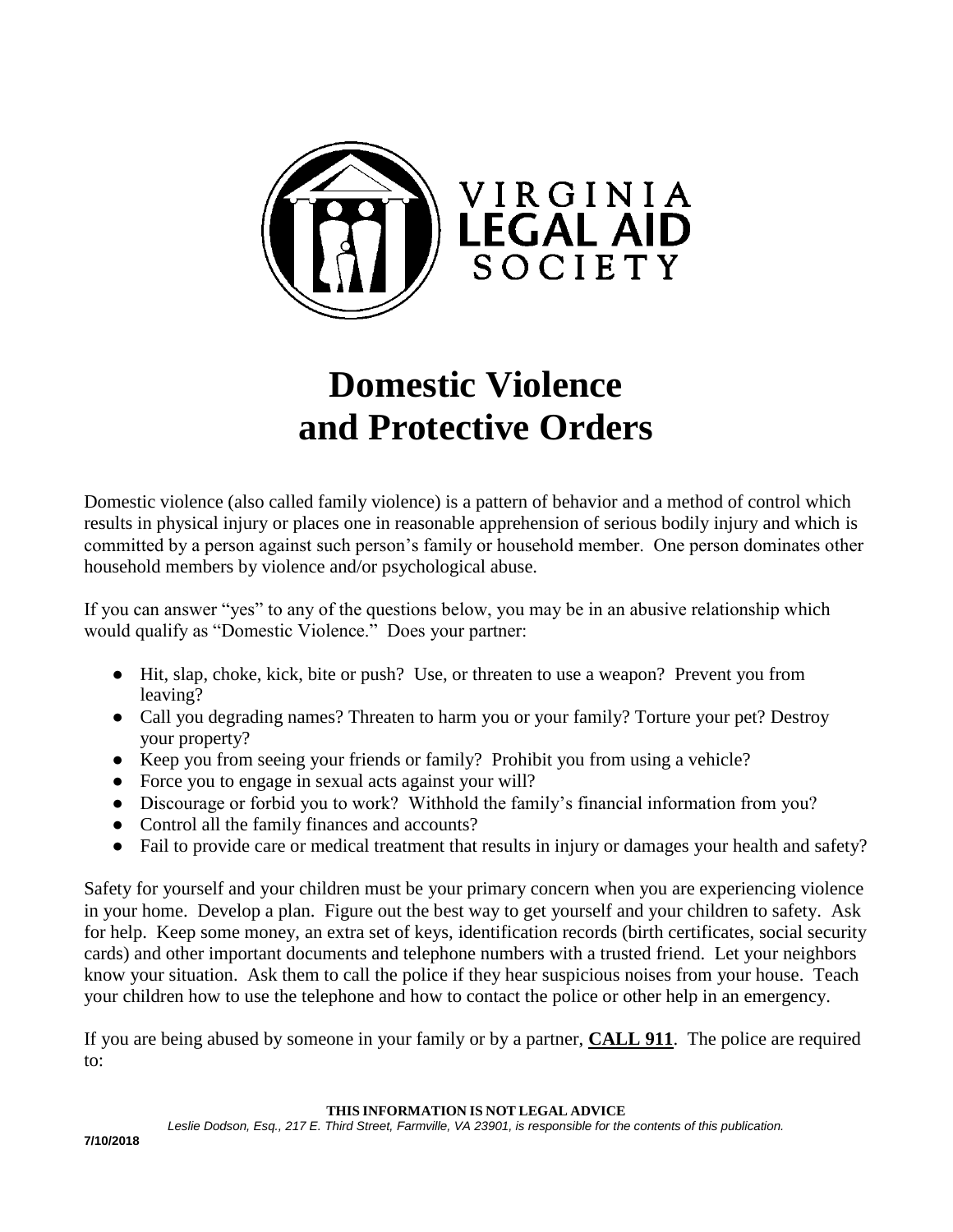- Respond to your call.
- Make an arrest if there is probable cause that an assault has occurred.
- Write a report of the incident and give you a summary of the report.

The police are also required to request an Emergency Protective Order if they believe you are in further danger. This will order the abuser to:

- Stop abusing you.
- Stay away from you.

If family abuse has occurred recently or is continuing to occur, you may request a protective order against members of your family or household, former spouse, or persons with whom you have a child in common. A protective order is a legal order prohibiting further acts of abuse. The abuser will not be arrested or charged with a crime if you only request a protective order. However, you can also request a Criminal Assault and Battery Warrant from your local magistrate. You do not need an attorney to request a warrant or to petition for a Protective Order, and there is no charge for either.

In Virginia there are three kinds of Protective Orders that can protect you and others in your family or home:

- Emergency Protective Order
- Preliminary Protective Order
- Protective Order

# **EMERGENCY PROTECTIVE ORDER**

A law-enforcement officer or victim of family abuse may request an Emergency Protective Order (EPO) from a judge or magistrate when:

- A warrant for assault and battery against a family or household member has been issued and there is probable danger of further acts of family abuse; or
- Reasonable grounds exist to believe that the abuser has committed family abuse and there is probable danger of a further such offense against a family or household member.

An Emergency Protective Order (EPO) expires at 11:59 p.m. on the third day after it was issued. If the expiration date occurs on a day that the court is not in session, then the order is extended until 11:59 p.m. on the next day that the Juvenile and Domestic Relations District Court (J&DR) is in session. To continue the protection of a protective order, you must seek a Preliminary Protective Order.

The judge or magistrate may impose one or more of the following conditions on the abuser under an EPO:

- Prohibit acts of domestic abuse;
- Prohibit further contact by the abuser with you, or your family or household members; and
- Grant the victim exclusive possession of the residence, though this will not affect title to the real estate.

#### **THIS INFORMATION IS NOT LEGAL ADVICE**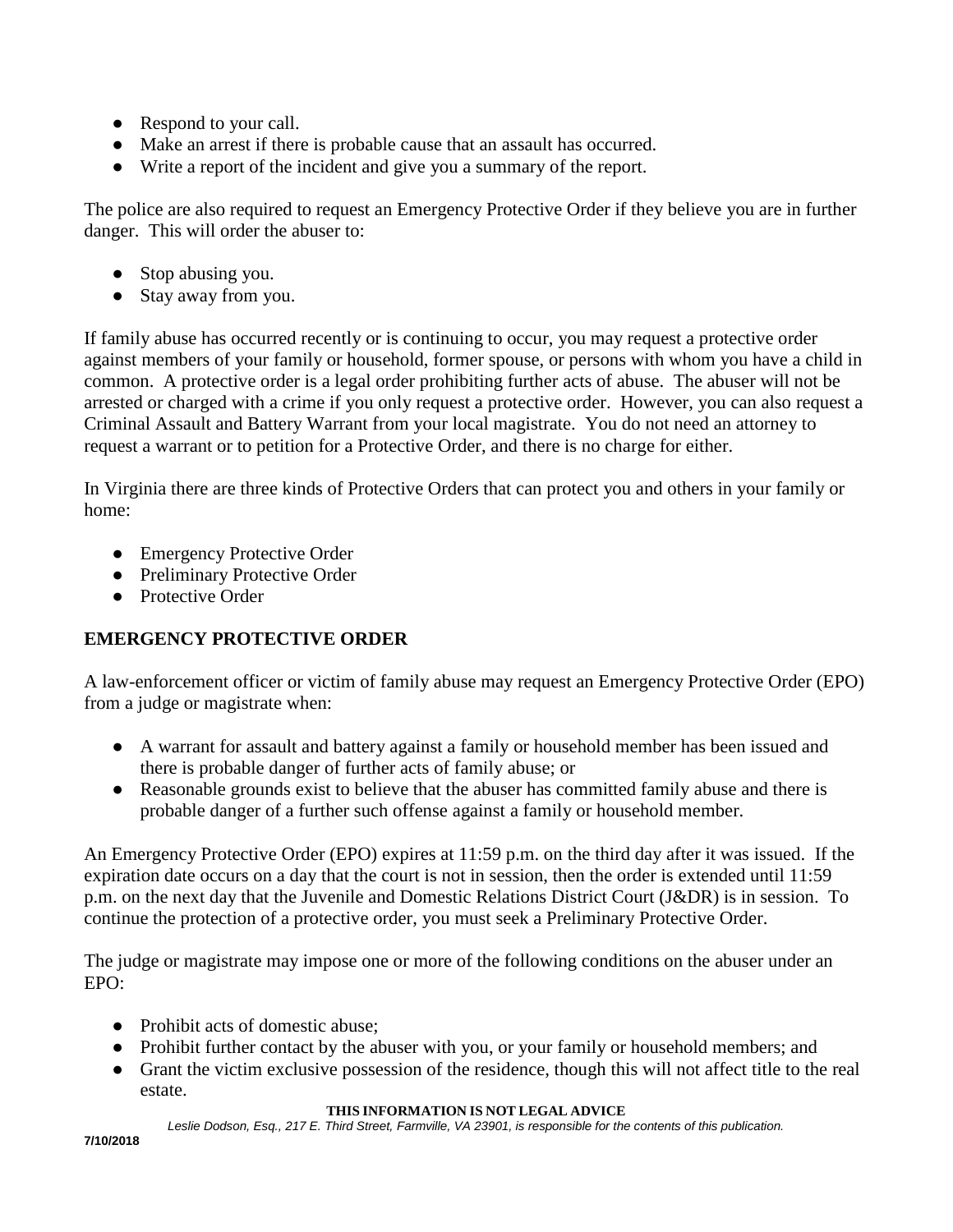The judge or magistrate must also provide the forms for petitioning for a Preliminary Protective Order.

### **PRELIMINARY PROTECTIVE ORDER**

A victim of domestic abuse begins the proceeding to get a Preliminary Protective Order (PPO) by filing a petition with the J&DR Court. There is no filing fee, but you must sign an affidavit or state in sworn testimony that there is an immediate and present danger of domestic abuse or that domestic abuse has recently occurred. You must provide the court with a physical address of the person from whom you are seeking protection and a full description of the event that led you to seek a protective order. Bring your copy of the Emergency Protective Order as well.

The PPO is not effective until it is personally served on the abuser. Once the abuser has been served, the PPO may be valid for up to fifteen days. The PPO will specify a date for a full hearing which will be held within fifteen days and may result in the issuance of a Protective Order. If the abuser does not appear at the hearing because he was not served with the notice, then the PPO may be extended for up to 6 months.

The judge or magistrate may impose one or more of the following conditions on the abuser in a preliminary protective order:

- Prohibit further acts of domestic abuse;
- Prohibit further contact by the abuser with you, or your family or household members;
- Grant the victim exclusive possession of the residence, though this will not affect title to the real estate;
- Grant the victim temporary exclusive use or possession of a jointly titled motor vehicle, though this will not affect title to the vehicle; and
- Order the abuser to provide suitable alternative housing for the victim and, if appropriate, any other family or household member.

#### **PROTECTIVE ORDER**

A Protective Order may be issued by a J&DR Court after a full adversary hearing in which both the victim and the abuser have the opportunity to be present. The victim must show evidence that he or she has been subjected to family abuse by a family or household member. A protective order may be issued for a specific period, not to exceed two years. If you do not go to the hearing the Preliminary Protective Order ends in 15 days, or the date of the hearing. The court may assess costs and attorney's fees against either party regardless of whether a PO has been issued as a result of a full hearing.

The judge or magistrate may impose one or more of the following conditions on the abuser in a protective order following a full hearing:

- Prohibit further acts of family abuse;
- Prohibit further contact by the abuser with you, or your family or household members;
- Grant the victim exclusive possession of the residence, though this will not affect title to the real estate;

#### **THIS INFORMATION IS NOT LEGAL ADVICE**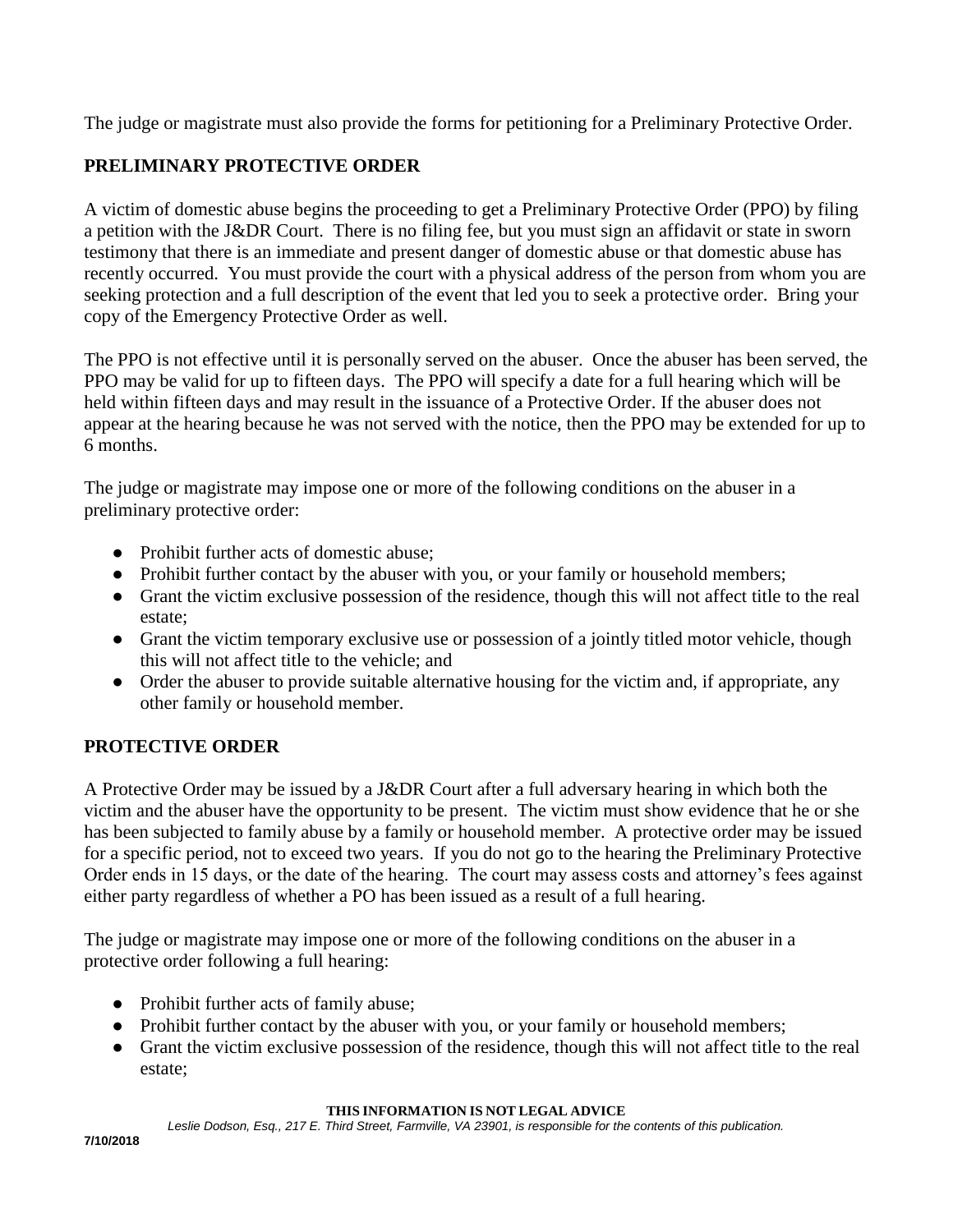- Grant the victim temporary exclusive use or possession of a motor vehicle owned by the victim alone or jointly by the parties, though this will not affect title to the vehicle; the court can also prohibit the abuser from terminating the registration, insurance, and taxes on the vehicle, and can require the abuser to maintain the registration, insurance, and taxes;
- Order the abuser to provide suitable alternative housing for the victim and, if appropriate, any other family or household member;
- Order the abuser to participate in treatment, counseling or other program;
- Order exclusive use of a cell phone or other electronic device, and/or order the abuser not to terminate service prior to the end of the contract;
- Order the abuser not to use the cell phone or other electronic device to locate the victim; and
- Order any other relief necessary to protect the victim and household members including a provision for temporary custody, visitation and temporary support of a minor child.

Prior to the expiration of the protective order, a petitioner may file a motion requesting that the order be extended for up to two years. There is no limit as to how many times the order may be extended.

Either party may at any time file a motion with the court requesting a hearing to dissolve or modify the order. The hearing on the motion is given precedence on the court docket.

If after receiving a protective order, you are concerned for your safety or the safety of your family, you should contact a law enforcement officer for assistance. You should keep a certified copy of the protective order with you to present to a law enforcement officer, if necessary. You should also consider providing a certified copy of the protective order or injunction to your employer and child(ren)'s daycare or school.

All Protective Orders, including Emergency and Preliminary Protective Orders, must be sent electronically by court personnel to the Virginia Criminal Information Network by the end of the day on which it was issued. The court must also send all PO's directly to the primary responsible local law enforcement agency. This is important because if the victim needs to report a violation of the PO, law enforcement will have immediate access to the records.

# **APPEALS FROM PROTECTIVE ORDER**

If the judge denies you a Protective Order, and you disagree, you can appeal to the Circuit Court within 10 days. You can also appeal within 10 days if the judge grants a Protective Order, but you disagree with the terms. See the clerk of court.

# **ADDRESS CONFIDENTIALITY PROGRAM**

The Address Confidentiality Program (ACP) is a service provided by the Virginia Attorney General's office that allows victims of domestic violence, stalking, sexual violence, or human trafficking to keep their new location unknown to their abuser. Participants in the program all use the ACP's post office box number as their substitute address, and are assigned an individual authorization code. The ACP receives, sorts, repackages, and forwards all first class mail to the participant's actual address, which is kept confidential, as the name of the program implies.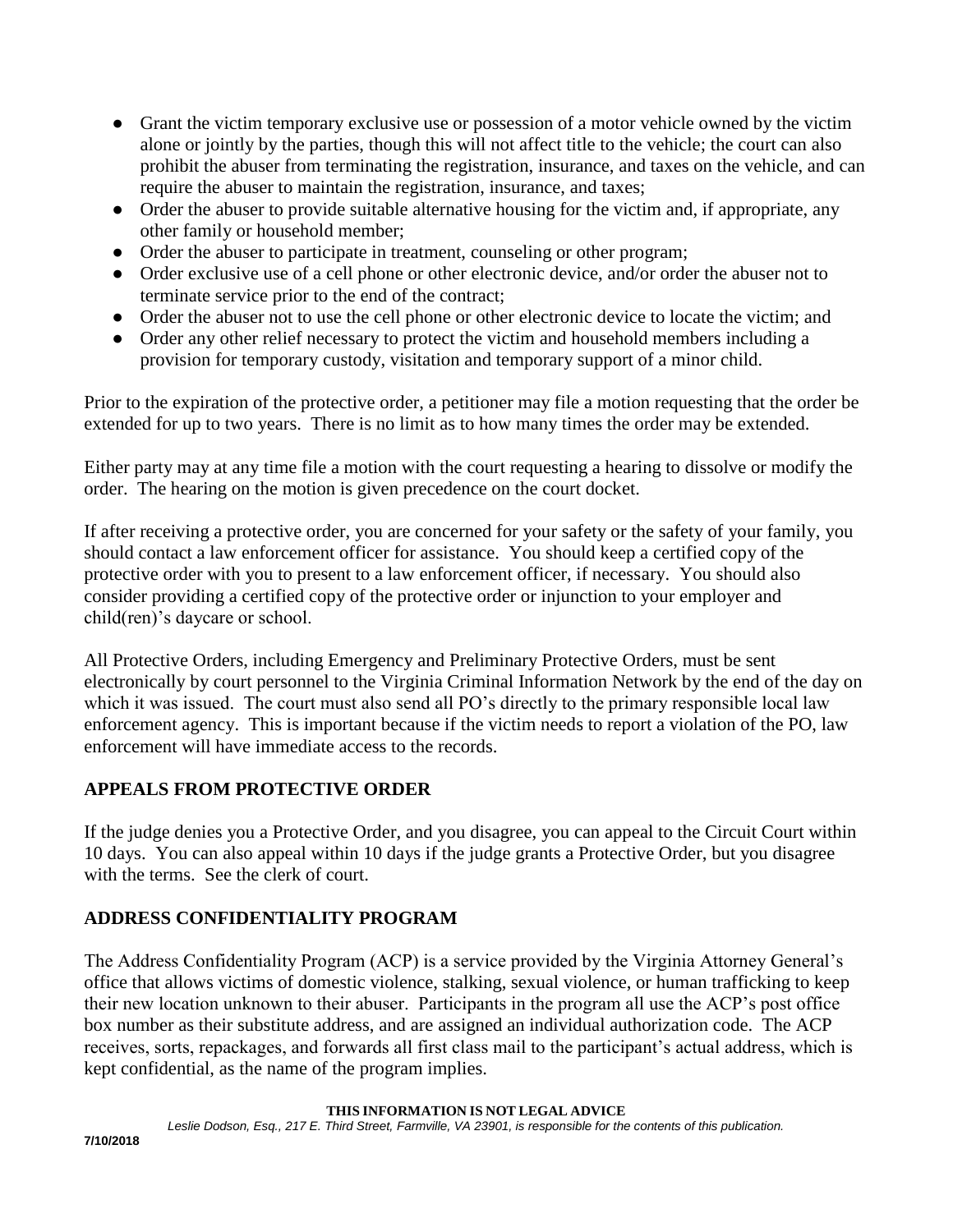The Attorney General's office will also serve as an agent for participants for the purpose of receiving legal papers directed to the ACP participant. This avoids having to disclose the victim's actual location to the abuser, which is where legal papers would normally be served. The ACP will immediately notify the victim of the receipt of any legal papers.

Victims can apply for participation in the ACP through the local domestic violence program. To locate such a program near you, call the Virginia Family Violence and Sexual Assault Hotline, 1-800-838- 8238.

# **Frequently Asked Questions**

#### **Should I take the children?**

You should make every attempt to take the children if you want to get custody of them. This is not kidnapping. Unless there is court-ordered custody, both parents have legal rights to the children and are free to take them. It is easier to get court-ordered custody if the children are already with you.

#### **The children do not want to leave. Should I?**

It's important to trust your own judgment. Sometimes after being in an abusive relationship for a long time, victims begin to rely on their children to make the decisions. Remember you are the parent. You must make the decisions. Your children may be unhappy for a while, but think of the long term effects of watching domestic violence. Your children will have more problems later because of abuse they witness.

#### **What if I am locked out or am afraid the abuser may be home? How do I get things I left behind?**

If you can't get into your home to get your personal belongings, you may need to file a "Warrant in Detinue." This is only for property which belongs to you alone. The court will not divide marital property in a Warrant in Detinue. To file, you must bring a complete list of your belongings to the General District Court Clerk's office and pay a filing fee. If you win, the abuser must return your property and repay the filing fee to you.

#### **I have a lease agreement that I need to get out of so I can move to a safer place. Can I terminate that lease even if it has several months left?**

Yes. A tenant may terminate a rental agreement if they are a victim of family abuse, sexual abuse, or other criminal sexual assault. This is allowed by state law, even if it's not stated in the lease. In order to use this early termination right, you must either have a "permanent" protective order (lasting for up to two years) that is currently in effect, or an order convicting the abuser of a crime of family abuse, sexual abuse, or other criminal sexual assault. You need to give at least 30 days' written notice to your landlord, and you must include with your notice a copy of the protective order or conviction order. You can use the same conviction order to terminate the lease in effect at the time of the conviction, and one more new lease after that.

#### **When do protective orders take effect?**

A law enforcement officer or court official must give the protective order to the person from whom you want protection. A protective order is not valid until that person gets a copy. This is called "personal service."

**THIS INFORMATION IS NOT LEGAL ADVICE**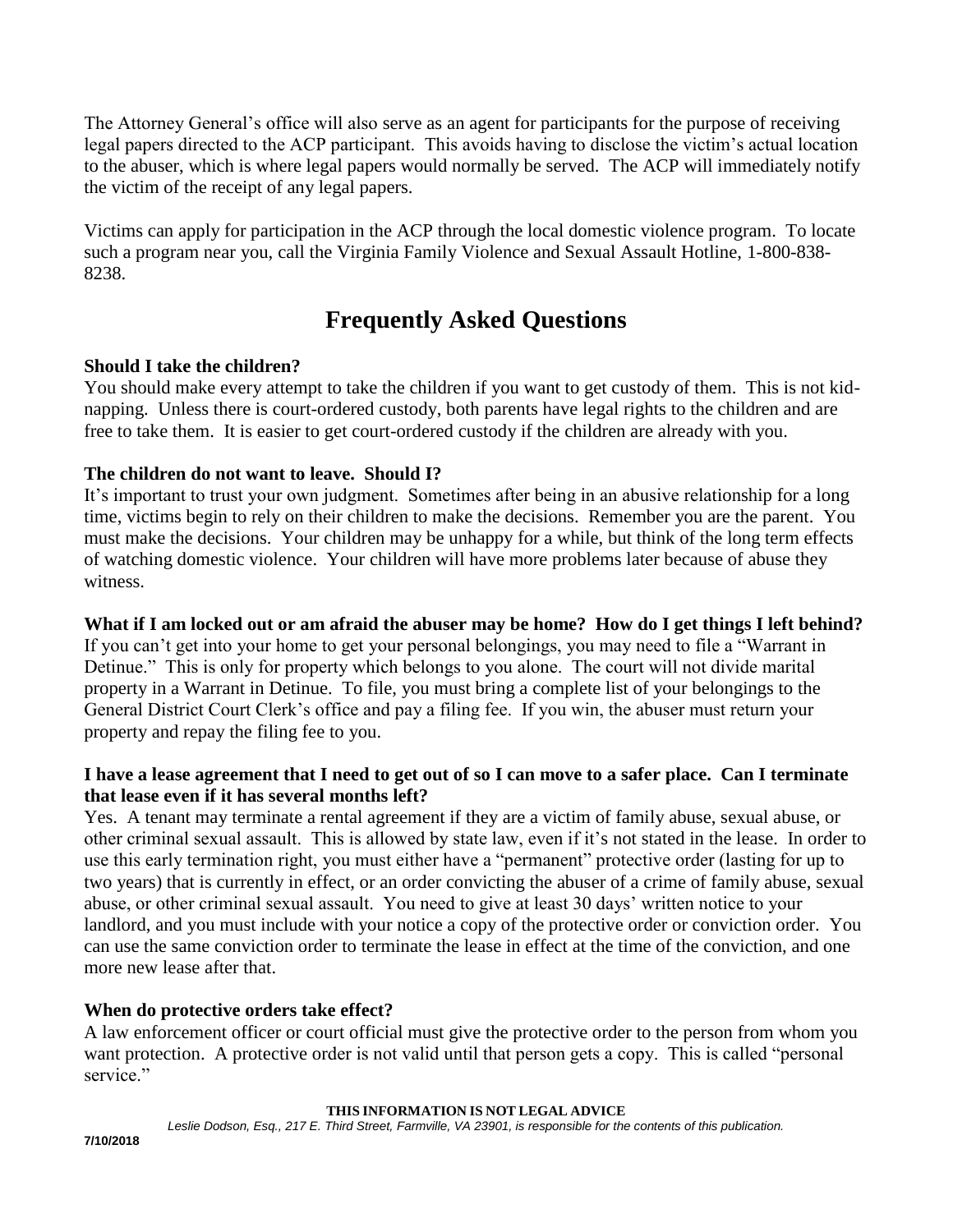**How do I know if the person against whom the order was issued has been served?** Call law enforcement and ask if the person has been served.

#### **What if the person against whom the order was entered does not obey the order?**

Notify law enforcement. They can arrest the person and file criminal charges.

#### **What if the person comes to my house or workplace?**

You should call law enforcement and tell them you have a protective order against the person and they are violating the order.

#### **What if I need to change part of the Protective Order?**

You must fill out and file new court forms.

#### **What is a "no contact" provision in a protective order?**

No contact means the other person cannot contact you directly or indirectly except as authorized by the court.

#### **What if I must sometimes contact the other person?**

Tell the judge at the hearing.

#### **If I go to another state, will my protective order be valid in the other state?**

Federal law requires all states to enforce each others' valid protective orders. Contact the nearest court in that state for more information.

#### **What if I need help filling out the forms?**

If you have access to the internet, you can go to [www.courts.state.va.us,](http://www.courts.state.va.us/) click Programs, then Family Abuse Protective Orders for help with the forms. You may use I-CAN!, a free internet-based service that provides assistance with preparing family abuse protective order petition forms. I-CAN! is available in Spanish and offers step by step instructions to ensure the forms are completed properly. Once you complete the forms you must print them and take them to your Juvenile and Domestic Relations Court so the forms can be processed and filed.

#### **Where can I go if I am still not safe?**

- $\bullet$  Police call 911
- Local domestic violence or sexual assault programs
- Department of Social Services
- Homeless shelters
- Churches in your community
- Victim-Witness Program
- Virginia Family Violence/Sexual Assault Hotline (toll free 24-hour) (800) 838-8238

#### **THIS INFORMATION IS NOT LEGAL ADVICE**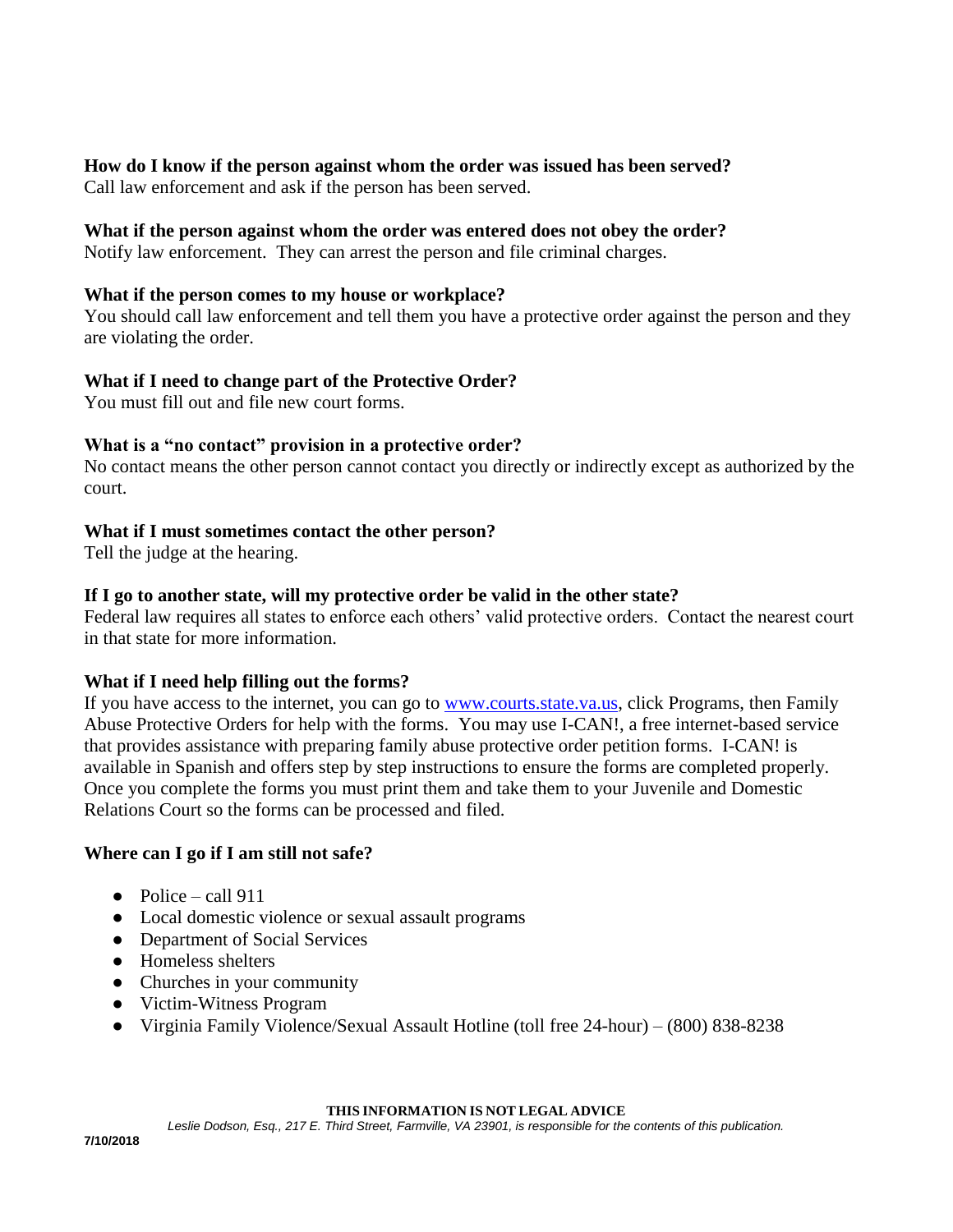# **Domestic Violence Safety Tips**

Whether or not you feel safe to leave an abuser, there are things you can do to make yourself and your family safer.

#### **IN AN EMERGENCY**

- Stay away from the kitchen (the abuser can find weapons, such as knives, there)
- Stay away from bathrooms, closets, or small spaces where the abuser can trap you
- Get to a room with a door or window to escape
- Get to a room with a phone to call for help; lock the abuser outside if you can
- Call 911 right away for help; get the dispatcher's name
- Think about a neighbor or friend you can run to for help
- If a police officer comes, stay calm; tell him/her what happened; get his/her name & badge number
- Get medical help if you are hurt
- Take pictures of bruises or injuries
- Call a domestic violence program or shelter

#### **HOW TO PROTECT YOURSELF AT HOME**

- Learn where to get help; memorize emergency phone numbers
- Keep a phone in a room you can lock from the inside; if you can, get a cellular phone that you can keep with you at all times
- If the abuser has moved out, change the locks on your doors; get locks on the windows
- Plan an escape route out of your home; teach it to your children
- Think about where you would go if you need to escape
- Pack a bag with important things you'd need if you had to leave quickly; put it in a safe place, or give it to a friend or relative you trust
- Include cash, car keys & important information such as: court papers, passport or birth certificates, medical records & medicines, immigration papers
- Get an unlisted phone number
- Block caller ID
- Use an answering machine; screen the calls
- Take a good self-defense course

#### **HOW TO MAKE YOUR CHILDREN SAFER**

- Teach them not to get in the middle of a fight, even if they want to help
- Teach them how to get to safety, to call 911, to give your address  $\&$  phone number to the police
- Teach them who to call for help
- Tell them to stay out of the kitchen
- Give the principal at school or the daycare center a copy of your court order; tell them not to release your children to anyone without talking to you first; use a password so they can be sure it is you on the phone; give them a photo of the abuser

#### **THIS INFORMATION IS NOT LEGAL ADVICE**